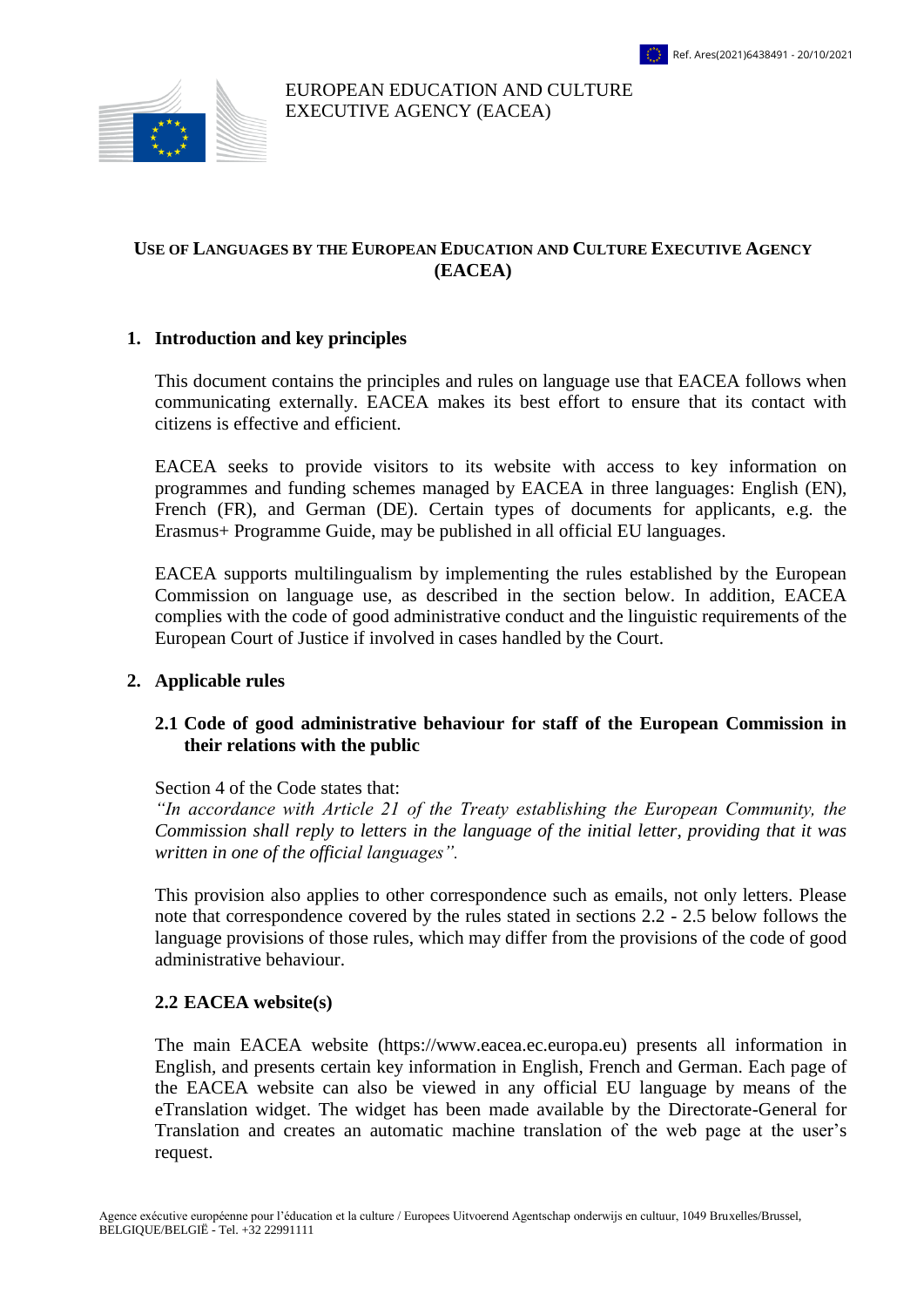The National Policies website (https://national-policies.eacea.ec.europa.eu/), which hosts Eurydice, the Youth Wiki and the Mobility Scoreboard, is made available only in English. However, Eurydice National Units can translate their National Education System descriptions and Eurydice studies into their national language(s). The eligible target languages are all official EU languages as well as Albanian, Bosnian, Icelandic, Macedonian, Montenegrin, Norwegian, Serbian and Turkish.

The Online Linguistic Support (OLS), the Electronic Platform for Adult Learning in Europe (Epale), eTwinning and the School Education Gateway platforms are accessible in all EU languages.

## **2.3 Language practice at EACEA for EU grant and procurement management**

As of 2021, EACEA publishes all open calls and tenders for actions delegated to it on the European Commission's [Funding & Tender Opportunities Portal](https://ec.europa.eu/info/funding-tenders/opportunities/portal/screen/home) (F&TP).

For open calls for proposals and – where applicable – invitations to submit a proposal (i.e. calls for Identified Beneficiary Actions), EACEA currently follows the following language practices:

- The general calls for the Erasmus+ programme and the European Solidarity Corps are published by the Directorate-General for Education, Youth, Sport and Culture in the Official Journal in 23 languages. Links to the calls per action are published on the F&TP. Any specific EACEA call notices and invitations to submit which not covered by the respective Programme Guides are published in line with the language requirements of the action.
- For the Creative Europe programme and the Citizens, Equality, Rights and Values (CERV) programme, (short) call notices are published in three or all EU languages in line with the requirements of the actions.

Concerning calls for tenders, contract notices are published in all official EU languages on the F&TP. Procurement documents (e.g. tender specifications) are published by default in English, but translations into any other official EU language can be provided by the Agency upon request within 6 working days.

### **2.4 EACEA publications**

EACEA publications are available in English with the exception of the Eurydice studies mentioned in chapter 2.2.

### **2.5 EACEA HR**

External vacancy notices for Temporary Agents are translated in all official EU languages. Written tests and interviews are conducted mainly in English, and other languages are tested as appropriate.

For Contract Agents, selections are run through the database of the European Personnel Selection Office (EPSO), using the EPSO language regime.

In both cases, interviews are mainly held in English, and other languages are tested as appropriate. Contracts are issued in English.